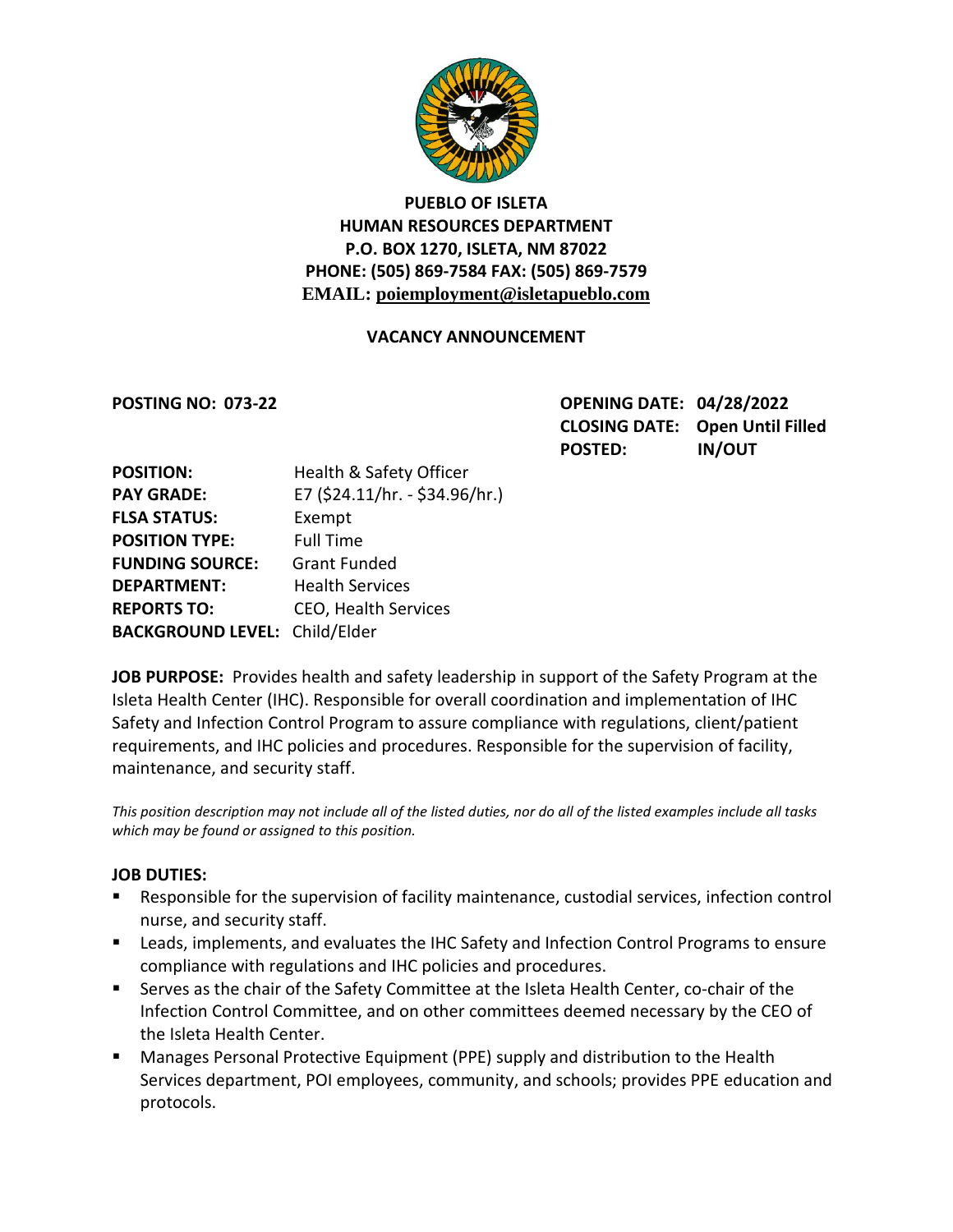- Works in partnership with the Director, Public Health Services/Tribal Health Officer to support the implementation of the Pueblo of Isleta Communicable Disease Code, Title 40.
- Creates and conducts training at all levels of the organization to promote optimum safety and environmental performance to meet required state and regulatory guidelines for ambulatory health centers.
- **Promotes safety culture throughout the Isleta Health Center facility.**
- **Inspects work areas to verify consistency with safety, client, and regulatory requirements.**
- Reviews incident reports to support or recommend areas of improvement in relation to environment of care.
- Reports incident data, safety metrics, and compiles weekly or monthly reports to CEO and Safety Committee at IHC.
- **Builds and maintains collaborative relationships with internal and external agencies and** community services.
- Serves as the Safety Officer to the POI Emergency Response and/or Incident Command team.
- Maintains standards of practice in accordance with applicable laws, regulations and requirements, as well as professional standards.
- **Enhances professional growth and development through participation in seminars,** educational workshops, classes and conferences.
- **Performs other duties as assigned.**

# **SUPERVISION RESPONSIBILITIES:**

 Supervision of infection control nurse, facility, maintenance, and security staff; provides coaching, counseling, training, and feedback; assigns, reviews, and delegates work and job responsibilities to designated staff.

### **MINIMUM QUALIFICATIONS/REQUIREMENTS:**

- Bachelor's Degree in Environmental Health, Occupational Safety, or closely related health field.
- One year work experience in Environmental Health.
- Valid New Mexico driver's license with ability to meet Pueblo of Isleta liability insurance requirements and maintain eligibility for insurance.
- **CPR** certified.
- **Must be able to pass TB screen.**
- **Must provide written copy of immunization record prior to employment.**
- **Must pass background check for position.**
- Must be able to comply with the Pueblo of Isleta Drug Free Workplace policies.

# **KNOWLEDGE, SKILL AND ABILITY REQUIREMENTS:**

- Knowledge of applicable federal, state, county and local laws, regulations, and requirements.
- Knowledge of health and safety management systems.
- Knowledge of risk assessments and identification of hazards.
- Knowledge of tribal health centers and maintaining safe environments.
- **K** Knowledge of community health resources and agencies.
- Skill in operating various word-processing and database software programs.